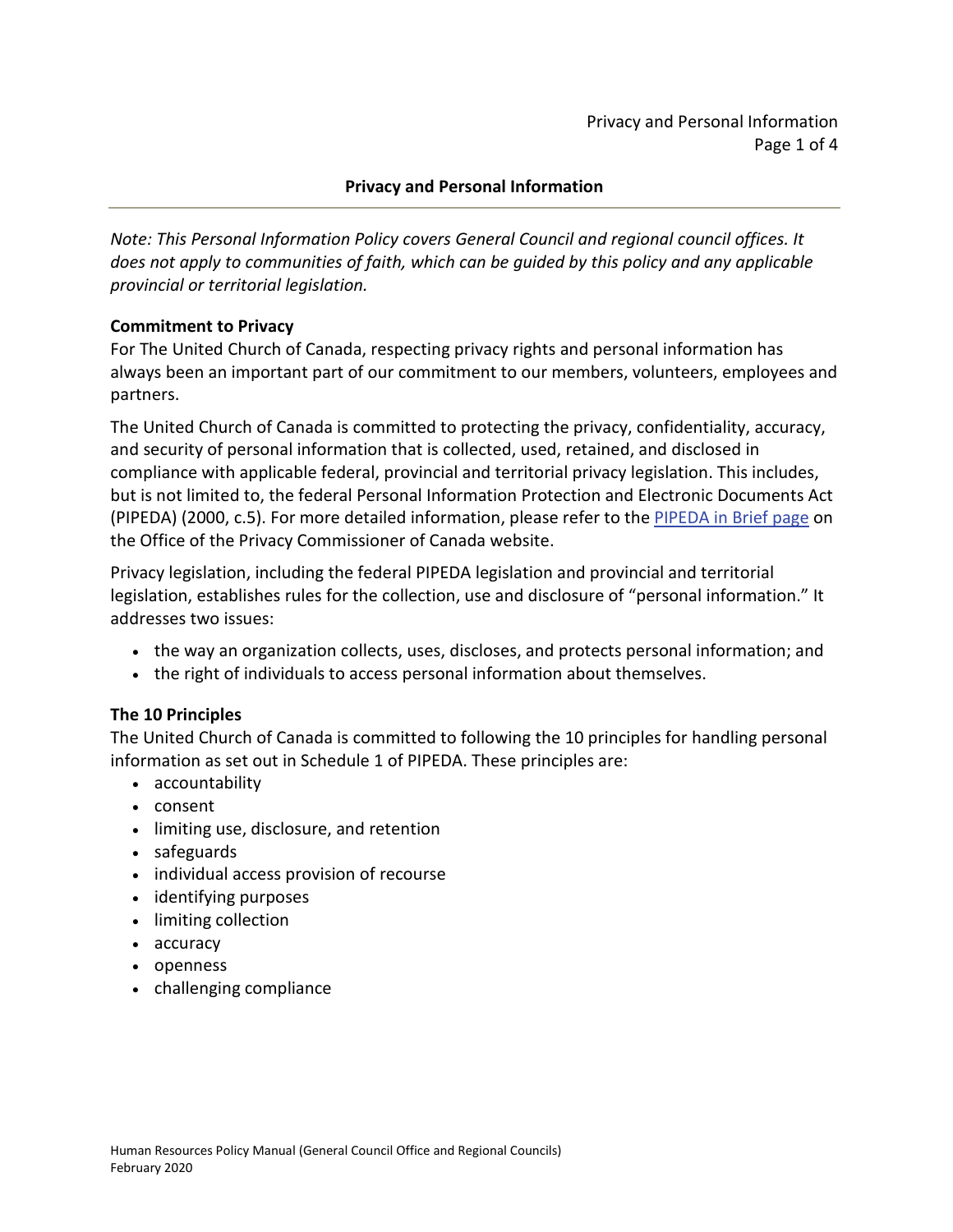#### **Personal Information**

Personal information includes any factual or subjective information, recorded or not, about an identifiable individual—that is, it is information which can, directly or indirectly, identify an individual. Personal information does not include the name, title, business address, or business telephone number of an employee of an organization.

Personal information includes information in any form (e.g., printed/electronic) including home address, home phone number, age, personal e-mail address, race, national or ethnic origin, colour, religion, sexual orientation, marital status, mental or physical disability, family members' names, employee files, identification numbers, evaluations, disciplinary actions, the existence of a dispute and related opinions, comments, social status, income, credit and bank records, donation information, loan records, or medical records.

All personal information obtained, compiled, maintained, and disclosed for The United Church of Canada by third-party agents and contractors must comply with standards comparable to The United Church of Canada Privacy Information Policy and applicable federal/provincial/territorial privacy legislation. Contractual provisions requiring such compliance must be incorporated into all third party agent and contractor agreements.

# **Collection of Information**

The United Church of Canada collects personal information for the following intended purposes:

- ministry personnel /lay employee records
- pension and benefits records
- information required for church records
- stewardship development and donor information
- elected member information
- legal/regulatory requirements
- financial and asset information

Personal information can only be used for the purposes for which it is collected. Specific permission must be sought if personal information is to be used for any other purpose than that for which it was initially collected.

# **Accountability**

The United Church of Canada is responsible for all personal information in its possession or custody, which means information, whether factual or subjective in nature, about an identifiable individual. This includes personal information that has been transferred to, or received from, a third party in the course of commercial activities for processing or other purposes for which consent has been given.

Personal information collected by The United Church of Canada includes, but is not limited to, health and financial information, such as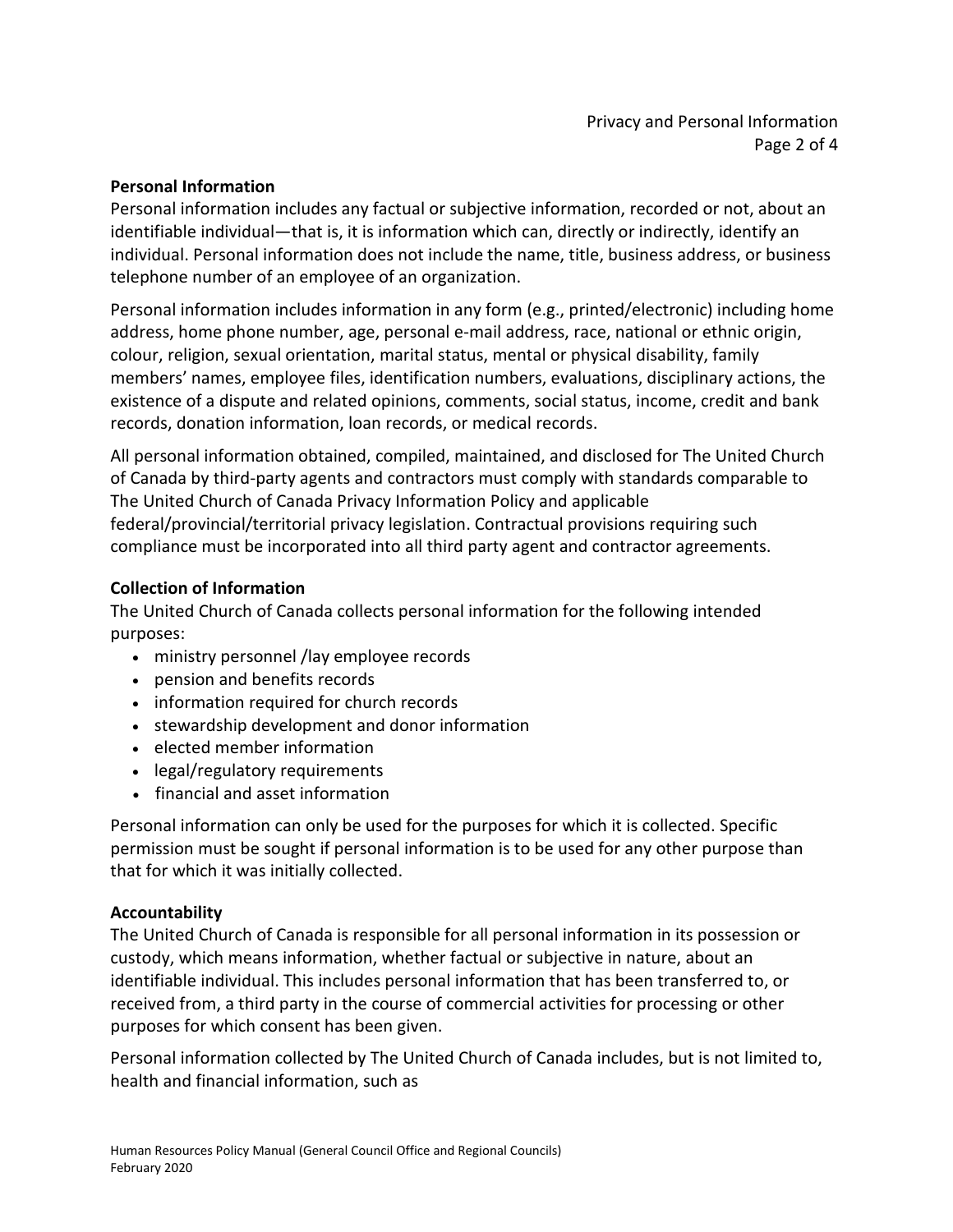# Privacy and Personal Information Page 3 of 4

- name and age
- address, telephone number, and e-mail address
- medical records
- identification numbers (such as Social Insurance Numbers)
- income, assets, and transaction information
- opinions, evaluations, and comments related to health and financial information
- credit records and loan records
- bank account or credit card information

#### **Safeguards**

The United Church has a records and archives management process for the collection, management, retention, and disposition of personal information. Categories of individuals for which personal information is being collected and maintained include ministry personnel, lay employees, elected and appointed members, volunteers, donors, and retail customers. Personal information is contained in paper and electronic records within the possession or under the control of The United Church of Canada. Each employee and pensioner of The United Church of Canada, whether full-time, part-time, contract, or retired, has confidential and secure personnel, pension, benefits, and payroll files.

All personal information is the property of The United Church of Canada and all individuals have controlled access to their personal information. Personal information is to be stored under lock and key or is digitally secured if in electronic format, and only certain authorized individuals have access to it.

#### **Retention and Transfer of Information**

Personal information is retained only as long as it is required to meet any potential obligations or legal or government requirements. Once the personal information is no longer required, it will be destroyed in compliance with federal and/or provincial territorial retention rules. When this personal information is no longer required, methods to destroy it are carried out using the same care as is used for preserving this information in compliance with the church's records retention schedules. In some cases, records are of archival value and transferred to the archives where restrictions are in place consistent with privacy standards.

If personal information is transferred to a third party for processing (for example, when printing cheques, managing claims and client statements, or for data processing) the person or organization providing the services on behalf of the church are required to protect confidentiality of all information in a manner consistent with that used in The United Church of Canada, or as required by law.